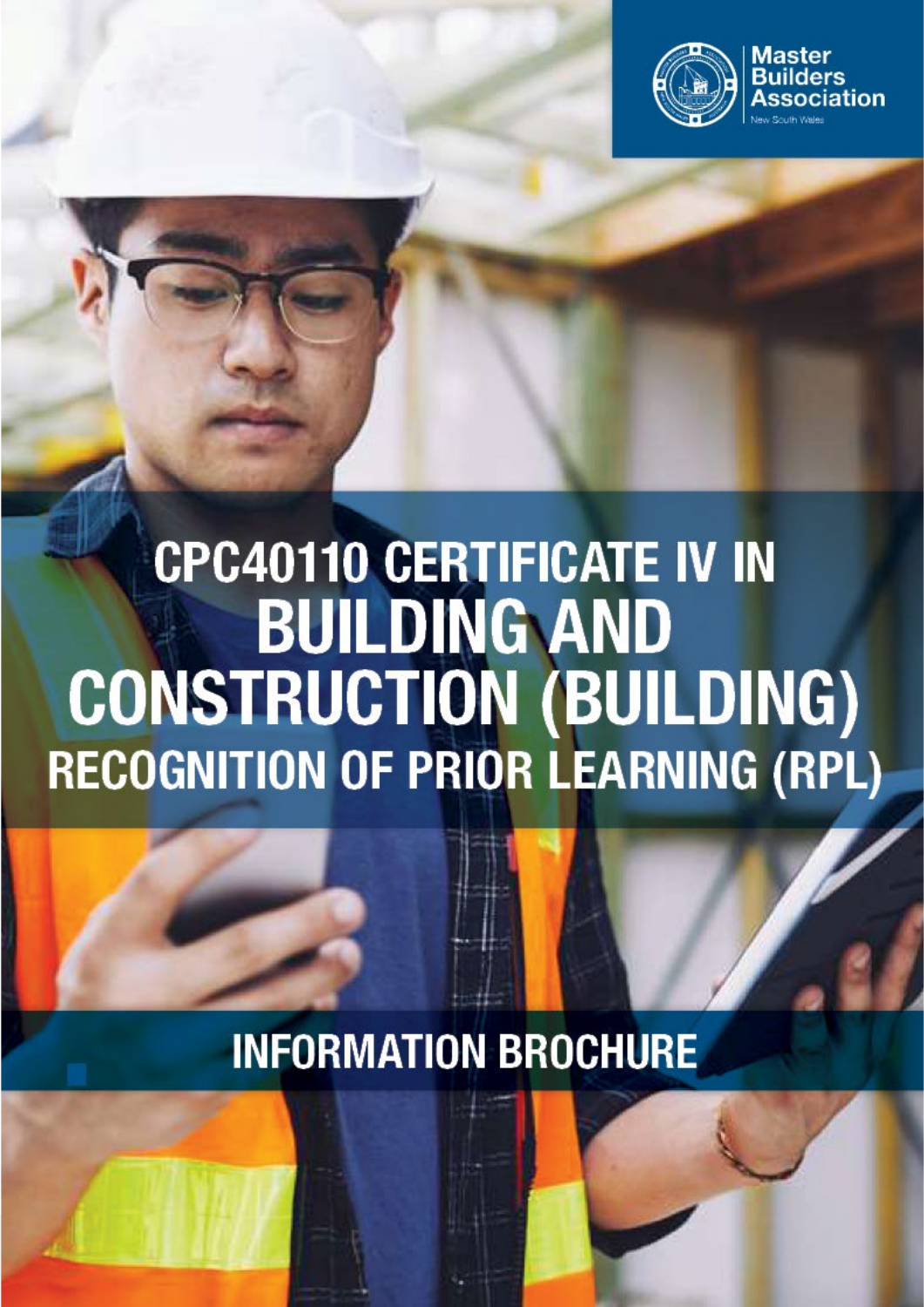- **SMART AND SKILLED**
- **RECOGNITION OF PRIOR LEARNING**





## **CPC40110 CERTIFICATE IV IN BUILDING AND CONSTRUCTION (BUILDING)**

#### **OVERVIEW**

Master Builders Association of NSW Pty Ltd (Master Builders) is a Registered Training Organisation offering nationally recognised qualifications and courses across New South Wales which meet national industry standards.

The *CPC40110 Certificate IV in Building and* 

*Construction (Building),* RPL offered by Master Builders is designed to formally recognise skills already gained through on-the-job building and construction related experience by a process called Recognition of Prior Learning.

This qualification provides a trade outcome in building and construction, covering residential and commercial work. Upon successful completion you will achieve qualification *CPC40110 Certificate IV in Building and Construction (Building)* or a Statement of Attainment for units deemed competent.

#### WHAT IS RPL?

Recognition of Prior Learning (RPL) is an assessment pathway that has been designed to acknowledge your full range of skills and knowledge, irrespective of how it has been acquired. This includes competencies gained through formal and informal study, work experience, employment and other life experiences.

Master Builders is committed to helping you get your experience recognised, irrespective of where and how your learning has taken place.

#### WORK REQUIREMENTS

Applicants must be employed under licenced builders for at least five years and have access to live building and construction work sites to be able to complete the RPL and workplace projects in the RPL pathway.

By enrolling into an RPL pathway, you are responsible for access to resources and the range of jobs that are needed to be able to provide required evidence.

#### ENTRY REQUIREMENTS

Master Builders applies the following entry requirements:

- a minimum of five years full-time (or equivalent) experience in the building and construction industry working under a licenced builder (experience must be within the last 10 years).
- Recommended to have a minimum of six (6) months supervisory experience
- a valid White Card (General Construction Induction card)
- You hold a current Contractor's Licence, industry qualification OR are able to provide the details of two (2) referees that have worked with you for 12 months or more and can confirm your work history / experience. (Referees must be a current licenced builder, construction manager or site foreman)
- access to low rise building projects up to two storeys, with a maximum of 2,000 square metres for;
	- Class 1 and 10 buildings, and
	- Class 2 to 9, Type C buildings
- able to answer at least 80% of the technical industry questions correctly during your application process.

This RPL pathway has been designed to meet part of the NSW Fair Trading criteria to apply for a Building Licence. NSW Fair Trading have specific criteria in addition to this qualification.

Visit the NSW Fair Trading website for further information www.fairtrading.nsw.gov.au.

#### SMART AND SKILLED

This training may be subsidised by the NSW Government under the Smart and Skilled initiative. If you are eligible for the government subsidy, your student fee will be determined by the NSW Government.

Smart and Skilled prices are subject to funding availability. Fees and funding will be confirmed once we have received your successful application.

To be eligible, you must also meet the following Smart and Skilled eligibility criteria:

- You are at least 15 years old
- You live or work in NSW
- You are an Australian citizen or permanent resident or a humanitarian visa holder, or a New Zealand citizen
- You are no longer attending school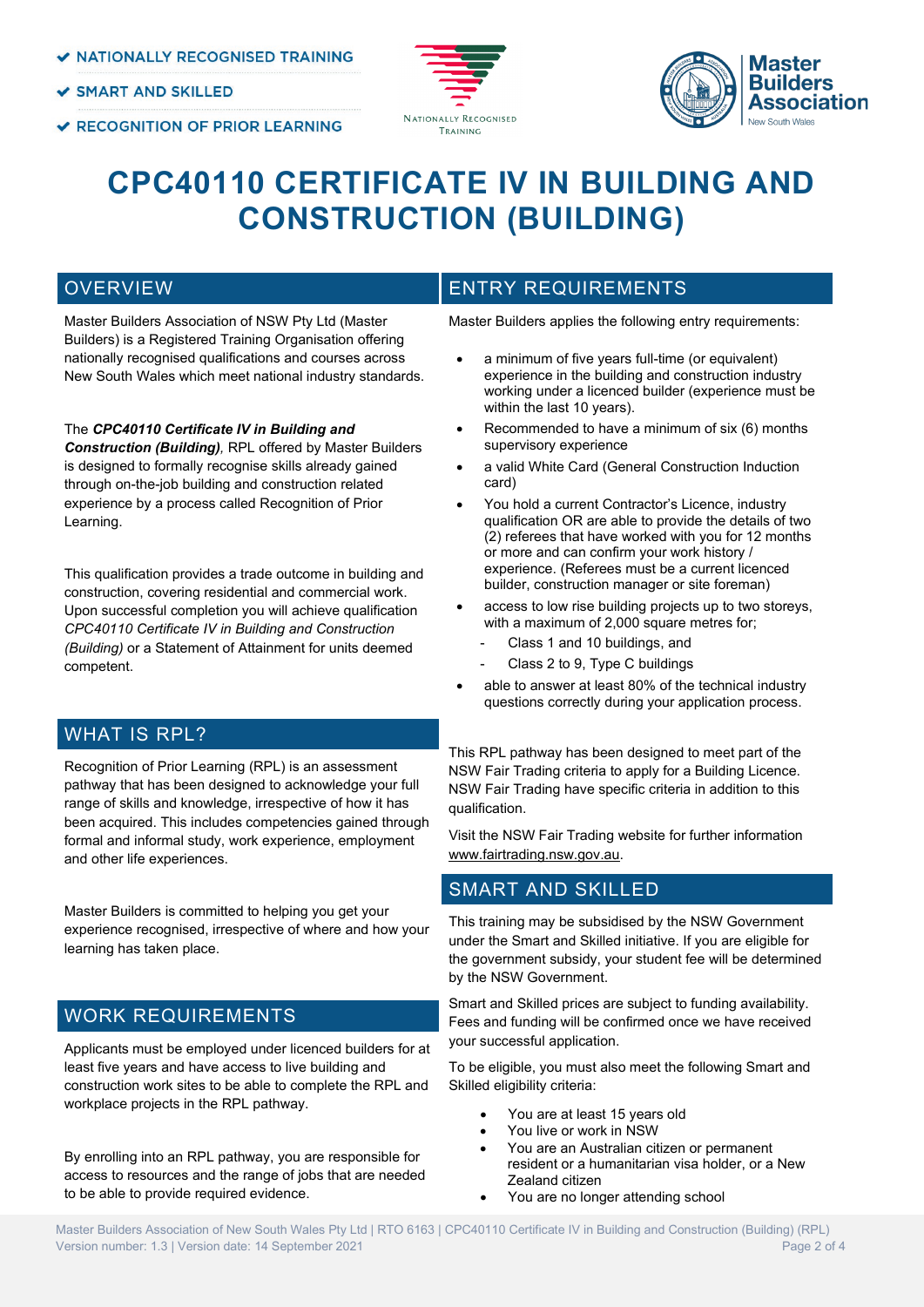

#### ENROLMENT

You will be required to provide evidence of meeting entry requirements upon enrolment, including any transcripts you have achieved from any prior training.

On enrolment, you will be required to provide copies of:

- Drivers licence (photo ID with address)
- Green Medicare Card or Passport
- A valid White Card

Participants will require sufficient language, literacy, and numeracy skills to be able to engage in the assessment and to perform workplace tasks such as calculating materials, interpreting building plans and specifications, and recording work outcomes. If you require assistance, please contact us to discuss options available to you.

It is anticipated that the RPL process will take between three (3) and six (6) months. You should aim to have the knowledge questions completed in the first two (2) months.

It is a condition of enrolment that you have access to resources and building documentation that meets the requirements of the units within the qualification.

#### RESOURCE REQUIREMENTS

An RPL pathway will require you to have access to the below items:

- Computer with internet access
- Phone or laptop/iPad to gather video and photo evidence of undertaking practical tasks
- Personal Protective Equipment (PPE) including steel cap work boots, hearing protection, eye protection, and that all electrical tools and leads are tested and tagged
- Company policies and procedures and any standard forms / contracts used in building and construction.
- Project plans and specifications
- Equipment to carry out site surveying

#### GAP TRAINING

Gap training or further assessments will be advised on an individual basis through a plan provided by your assessor. This may require attendance at our online / webinar tutorial sessions. Should this be the case, you will be advised of any adjustment in applicable fees.

#### RPL ASSESSMENT METHODS

You will be required to complete an RPL Kit which includes sections for:

- Knowledge questions
- Practical projects and observations

The knowledge questions are a series of questions designed to be answered comprehensively. These questions relate to different units within the qualification and assess understanding of tasks and processes within the construction industry.

A portfolio of evidence is to be collected for building projects outlined in your RPL kit. This evidence includes documentary evidence, photos and videos. Detailed instructions of evidence required and tasks to be undertaken are included in the RPL Kit.

You will be required to provide evidence that meets the requirements of the units for at least two residential projects and one commercial building project. Sample evidence you will be required to provide includes:

- Site safety inspection and SWMS
- Site survey / set out
- Development applications
- Contract of works and insurances
- Project schedules
- Costs of construction
- **Material ordering**
- Compliance certificates
- Project management correspondence
- Sub-contractor management
- Quality assurance reports
- Progress payment claims
- Contract variations and dispute resolution
- Business and financial management
- Completed documentation relating to projects

#### FEES AND SUBSIDIES

A general guide to fees for this qualification pathway is:

| <b>Smart and Skilled subsidised</b>               |              |
|---------------------------------------------------|--------------|
| If you do not hold previous qualification         | from \$1,250 |
| If you hold a previous qualification              | from \$1,460 |
| Indicative pricing without NSW Government Subsidy |              |
| Master Builders Member Rate                       | \$3,500      |
| Non-Member Rate                                   | \$3.850      |

MBA does not accept more than \$1,500 in advance of service being provided. Please refer to th[e website](https://www.mbansw.asn.au/training/my-office-or-worksite/sun-01112020-1111/c4bcrpl-cpc40110-certificate-iv-building-and) for full details on the fee payment structure.